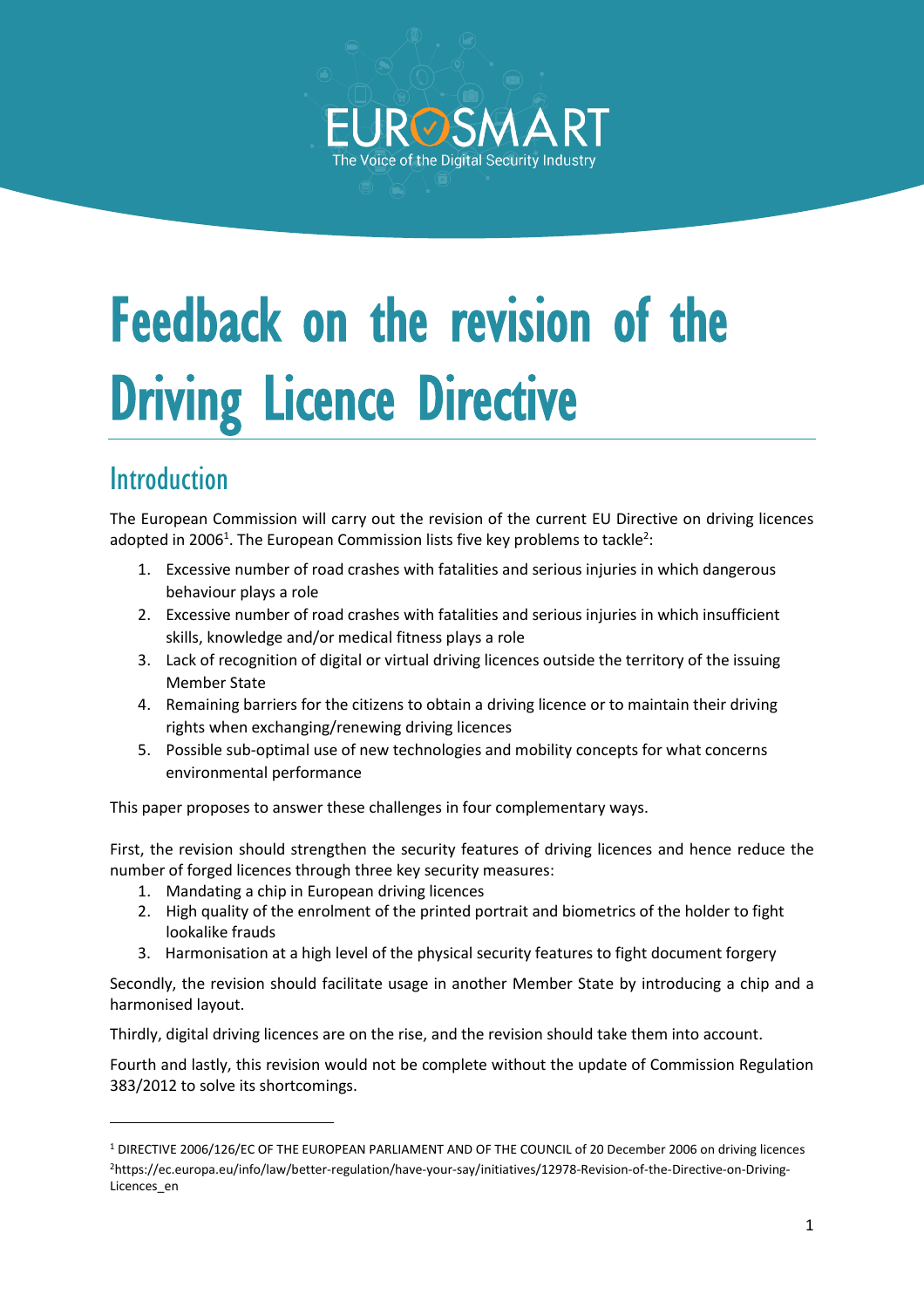# I. Fighting forged driving licences to improve road safety

As explained by the EU Commission in 2013, there is a real relationship between the number of casualties on the road and the number of fake driving licenses: *"Fake driving licences are a licence to kill, that is why we need licences which are easy to read, easy to understand and very difficult to falsify".* 3

Thousands of unqualified drivers are putting lives in danger every time they use their vehicles.

They might have never passed any driving test, theory or practical. Many of them have limited knowledge about the Highway Code and little or no driving experience. They cheat either because the test is too hard, either because the test is too expensive -compared to a cheap fake licence- or because they are no longer legally allowed to drive due to a revoked or expired licence.

Once they have their paperwork done and their keys in the ignition, they have a "*licence to kill*". They may even rent and be in charge of buses or trucks.

Many of these illegitimate, dangerous drivers use forged licences. One single fraudster can put many unqualified drivers on the road.

Eurosmart has identified three measures to improve the security of driving licences and hence considerably reduce the possibility for fraudsters to forge licences.

#### Key security measure 1: mandating a chip in driving licences

A secure microcontroller chip with embedded software is by design protected from unauthorised access and used to store confidential and cryptographic data.

The secure chip brings several advantages, among them:

- Increase the productivity and facilitate automated controls;
- Assist in authenticity and integrity validation;
- Drastically reduce the risk of forgery;
- Allow effective control in any conditions (on a dark country road etc.)

The current Directive has introduced a set of harmonised physical security features and allows Member States to add new security features to enhance security over time. As a result, a heterogeneous mix of security features is used across the different EU Member States. Verifying these physical security features requires knowledge and training on the law enforcement forces across the EU, but also time and good conditions when verifying them (illumination etc.). Consequently, police may be at a disadvantage when verifying a driving licence from another Member State, introducing an opportunity for fraudsters.

Including the chip as a mandatory requirement for all Member States will introduce a shared and wellknown advanced security feature, virtually impossible to counterfeit and easy to verify across Member States. Even a smartphone with NFC reader can read such an electronic document. This will reduce the number of fake driving licenses while increasing their ability to detect fake licenses.

In addition to ensuring the authenticity and integrity of the document data, the chip allows for securely storing citizens' biometric data (e.g., fingerprints) in addition to the printed portrait image and protects the access to these sensitive data from unauthorised readers.

<sup>&</sup>lt;sup>3</sup> [https://ec.europa.eu/commission/presscorner/detail/en/IP\\_13\\_25](https://ec.europa.eu/commission/presscorner/detail/en/IP_13_25)

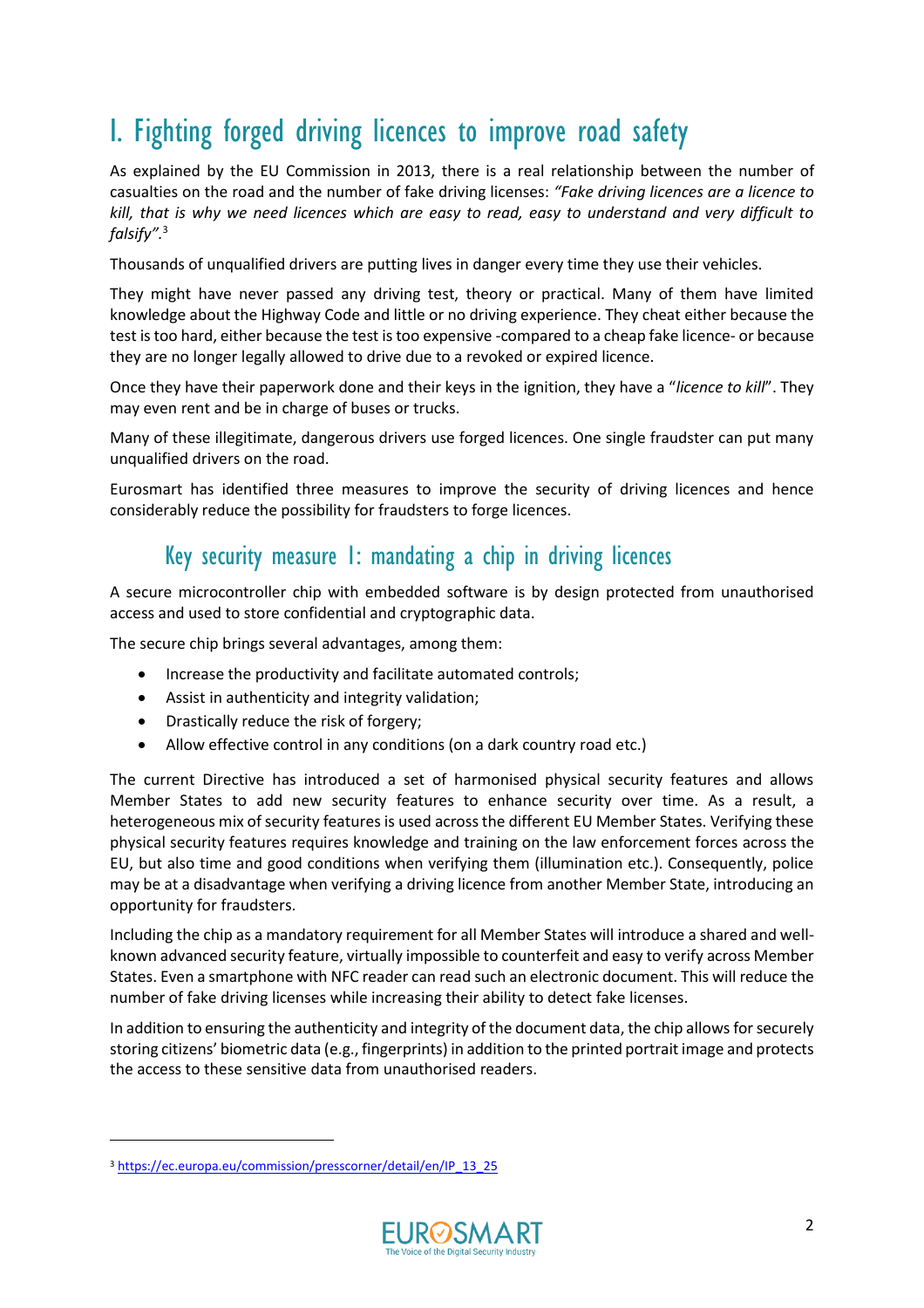Terminal Authentication is the security mechanism that protects biometric data. It is part of the Extended Access Control<sup>4</sup> (EAC) protocol specified by German BSI. This protocol is used for the European biometric electronic passport and is also defined for the chip of driving licences as it is part of ISO/IEC 18013-3, which is the ISO standard defining the security mechanisms of the Driving Licence application embedded into a chip.

Terminal Authentication relies on a chain of certificates where the document issuer validates and signs the first certificate of the chain. The core mechanism relies on electronic signatures verified by the secure chip to grant access to sensitive data only to authorised inspection systems. At the end of the certificate chain, a dynamic authentication validates that the inspection system is the one identified and authorised by the last certificate of the chain. The security of this protocol is indisputable and widely recognised.

Once an authorised inspection system gains the right to access a citizen's sensitive data, it reads the biometric data from the chip and verifies the match between data from the chip and live data from the citizen. Biometry considerably increases the level of security by ensuring the citizen's indisputable authentication, therefore reducing the fraud and indirectly increasing road safety.

It is worth noting here that there is no need to store the biometric data in a database with such an implementation. In all cases, biometrics should always be introduced in full respect of applicable European laws, including data protection rules and the right to privacy.

The mandatory introduction of a chip (containing biometrics) would also bring the following advantages:

## Security level alignment with national identity cards, travel documents and European residence permits

A driving licence equipped with a chip containing the holder's portrait and sensitive biometric data (e.g., fingerprints) would be aligned in terms of security with national identity cards, travel documents (e.g., passports) and European residence permits that are currently issued in Europe. As a result, a chip-based driving licence, aligned with other documents, would provide the same level of trust. All these documents contain a chip holding the holder's portrait and sensitive biometric data, as mandated by EU legislation.

As a driving licence can be used as an identification means, it must provide the same level of confidence as a national identity card, a passport, or a residence permit. Otherwise, driving licences remain the easiest target for fraudsters, who find it easier to counterfeit them than, for example, a national identity card. Reaching a consistent and high level of security across all identity documents in the EU is a priority.

This alignment is of the utmost importance because driving licences can also be used to prove identity for financial operations. For this reason, as well, driving licences are attractive to fraudsters. Driving licences with weaker security than national identity cards, travel documents (e.g., passports), and European residence permits may be an enabler for money laundering.

#### Protection of citizen's biometric data and offline verification

As described above, the Terminal Authentication protects the sensitive biometric data (e.g., fingerprints) against unauthorised access, and grants read access only to inspection systems approved by the issuing country or by authorities approved by the issuing country. This protocol ensures the privacy of citizens' sensitive biometric data.

<sup>4</sup> [https://www.bsi.bund.de/EN/Topics/ElectrIDDocuments/SecurityMechanisms/securEAC/eac\\_node.html](https://www.bsi.bund.de/EN/Topics/ElectrIDDocuments/SecurityMechanisms/securEAC/eac_node.html)

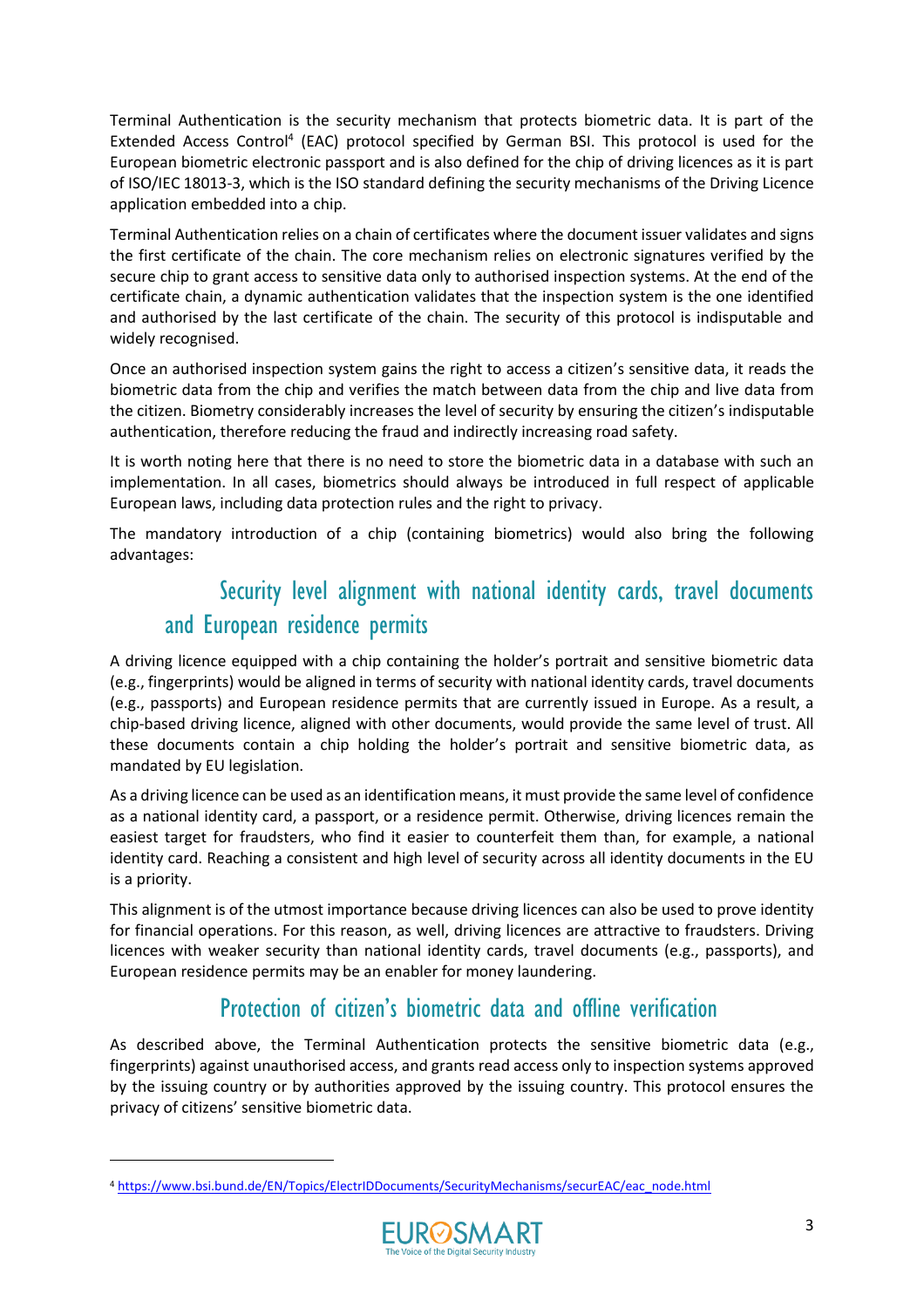In addition, relying on a microcontroller chip storage avoids the security threats with sensitive biometric data used online and stored in a central database or the cloud. In this respect, it also guarantees digital sovereignty over sensitive biometric data<sup>5</sup> . It also annihilates legal constraints associated with personal data registries.

Finally, the chip allows offline verifications, a must-have feature considering that some country roads can be without communication network coverage.

#### What kind of chip should be mandated for the driving licence?

<span id="page-3-0"></span>The Directive should mandate a microcontroller chip and software compliant with ISO/IEC 18013.

ISO/IEC 18013 series defines a set of standards for an "ISO compliant Driving Licence" (IDL). It is made up of the following parts:

| ISO/IEC 18013 Parts | <b>Description</b>                                                                                                                                      |
|---------------------|---------------------------------------------------------------------------------------------------------------------------------------------------------|
| 1                   | Physical characteristics and basic data set                                                                                                             |
| 2                   | Logical data structure, encoding rules and minimum mandatory set of<br>features for the machine readable technologies                                   |
| 3                   | Security mechanisms of the Driving Licence application embedded into the<br>chip: access control, document authentication and data integrity validation |
| 4                   | Requirements to test the compliance of an ISO Driving Licence with regard<br>to ISO/IEC 18013 part 2 and 3                                              |
| 5                   | Mobile driving licence (mDL) application                                                                                                                |

ISO/IEC 18013-5 specifies the mobile Driving Licence (mDL) application in ISO 18013-5. More details on this point are given in section III on digitalisation.

#### Mandatory compliance with ISO/IEC 18013-2, 3 and 4

Only ISO/IEC 18013-2, 3 and 4 are relevant for a driving licence, including the support of a chip.

ISO/IEC 18013-2 and ISO/IEC 18013-3 features are similar to ICAO doc 9303<sup>6</sup> electronic passport ones. There are some differences in the data encoding and information stored (defined in ISO/IEC 18013-2) as an electronic passport does not have data related to driving.

One of the main reasons to mandate a chip compliant with ISO/IEC 18013-3 is that it enables leveraging existing infrastructure and fostering interoperability in the EU. There are many similarities between ISO/IEC 18013-3 and ICAO doc 9303. In particular, the ISO driving licence uses the same security mechanisms<sup>7</sup> as the European electronic travel document (e.g., passport), European resident permit or national electronic identity card according to EU Regulation 2019/1157. Therefore, relying on ISO/IEC 18013-3 allows easily reusing and leveraging of infrastructures already deployed, not only for the inspection but also for the issuance. It will drastically reduce the investment for ministries of transport. Thus, as an international and recognised standard, ISO/IEC 18013-3 is the best choice to foster interoperability and recognition inside and outside the borders of the European Union.

<sup>7</sup> ISO/IEC 18013 part 3 specifies all security mechanisms of the ISO Driving Licence



<sup>5</sup> <https://www.eurosmart.com/eidas-digital-europe-recommendations-to-strengthen-sovereignty-and-security/>

<sup>6</sup> https://www.icao.int/publications/pages/publication.aspx?docnum=9303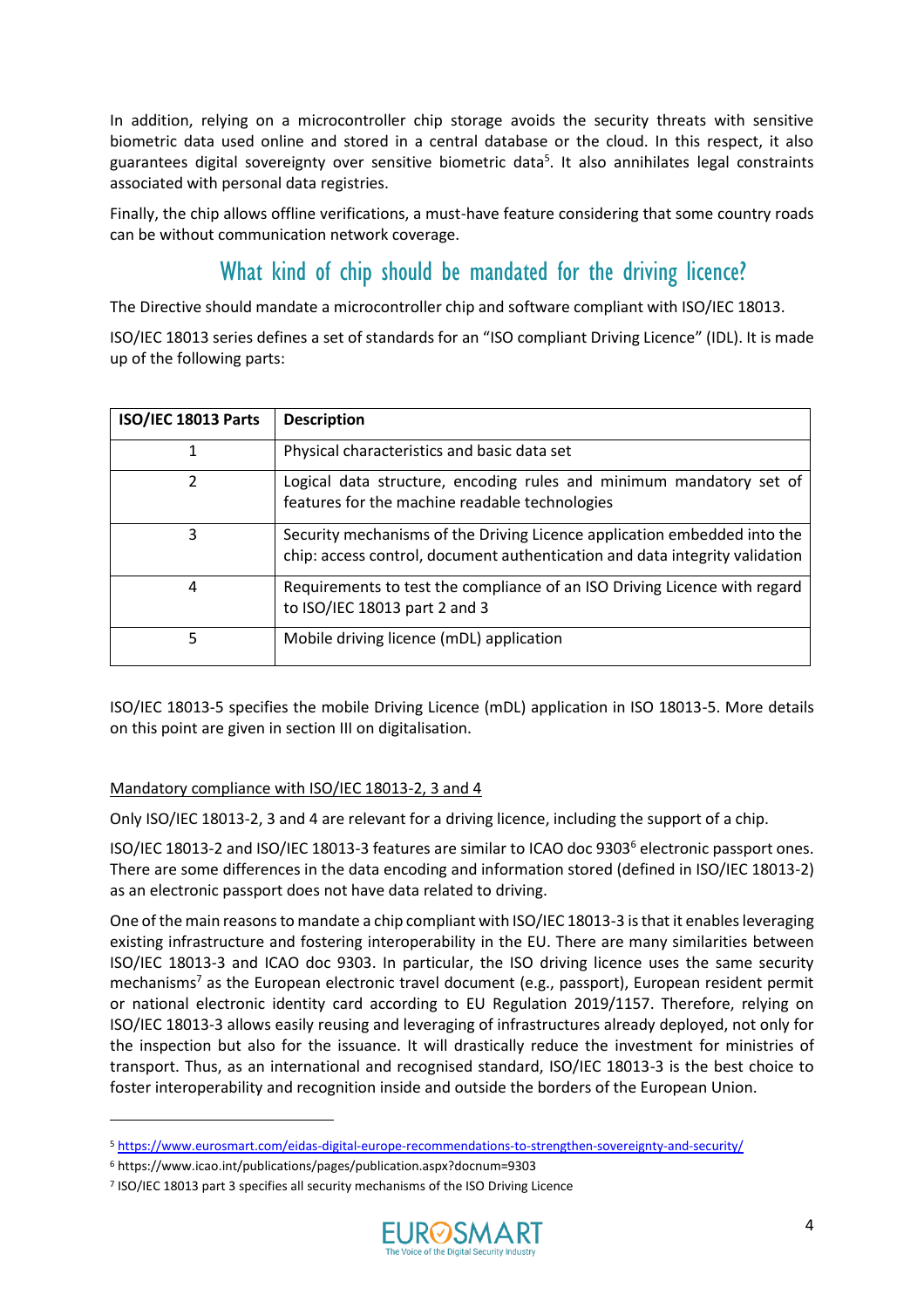Eurosmart recommends the revised Directive on driving licence to require the chip of the driving licence to comply with ISO/IEC 18013-2 and ISO/IEC 18013-3.

ISO/IEC 18013-4 are test methods meant to confirm the compliance of a product with ISO/IEC 18013- 2 and ISO/IEC 18013-3. As such, it is crucial to eliminate any risks of incompatibility when reading a driving licence claiming compliance with these two standards. Therefore, the revised Directive on driving licence shall require the chip of the driving licence to comply with ISO/IEC 18013-4.

#### Mandatory security certification at level EAL4+AVA\_VAN.5 pursuant to the Common Criteria

The Common Criteria certification scheme is very rigorous, has strong international recognition and offers one of the highest assurance levels (when the Evaluation Assurance Level is higher or equal to EAL4+AVA\_VAN.5) for both the chip and the embedded software. Besides, mandatory security certification of chip and embedded software pursuant to the Common Criteria at level EAL4+AVA\_VAN.5 (at least) is already required for other documents ruled by European legislation, such as electronic passport, national identity card, European resident permit, or Qualified Signature Creation Device (QSCD). Likewise, the revised Directive on driving licence shall mandate the chip and the embedded software used in driving licence to be security certified pursuant to the Common Criteria at level EAL4+AVA\_VAN.5 (at least).

Last but not least, the new context stemming from the Cybersecurity Act (Regulation 2019/881) should be considered, whereby a European-wide recognition for Common Criteria security certification will be set up: the EUCC scheme. Therefore, it should be required that this security certification be performed in accordance with the EUCC scheme.

Relying on similar security mechanisms and protocols as ICAO doc 9303 also offers the possibility of reusing the same framework and supporting documents for the security certification of driving licences as those used for electronic passports. Therefore, the security certification of the chip and the embedded software used in driving licences shall be performed according to the same security models – called protection profiles - like the ones used for travel documents: BSI-CC-PP-0056-V2<sup>8</sup> or BSI-CC-PP-0068-V2<sup>9</sup>.

#### Provide for pragmatic management of security certification of driving licence on the field

The revised Directive on driving licence should require chips (and embedded software) to be security certified **only at the time of issuance**. Requiring security certification of driving licences after issuance would create substantial legal issues for issuing authorities. Because of natural security erosion, vulnerability may appear over time, causing driving licences on the field to not meet the security level they met at issuance. Therefore, requiring security certification on the field would oblige issuing authorities to remove and/or replace overnight all issued driving licences as soon as a vulnerability appears, despite pragmatic measures that could be put in place to manage the possible risks.

The right approach consists in introducing specific provisions in the revised Directive to allow keeping on using the chip (and embedded software) in the driving licence on the field after a vulnerability has been detected, provided the issuing authority agrees to do so and adequate risk management and mitigation measures are put in place. It is essential to avoid making thousands or millions of driving licences on the field useless overnight because of a minor vulnerability.

<sup>9</sup> https://www.commoncriteriaportal.org/files/ppfiles/pp0068\_V2b\_pdf.pdf



<sup>8</sup> [https://www.commoncriteriaportal.org/files/ppfiles/pp0056\\_V2b\\_pdf.pdf](https://www.commoncriteriaportal.org/files/ppfiles/pp0056_V2b_pdf.pdf)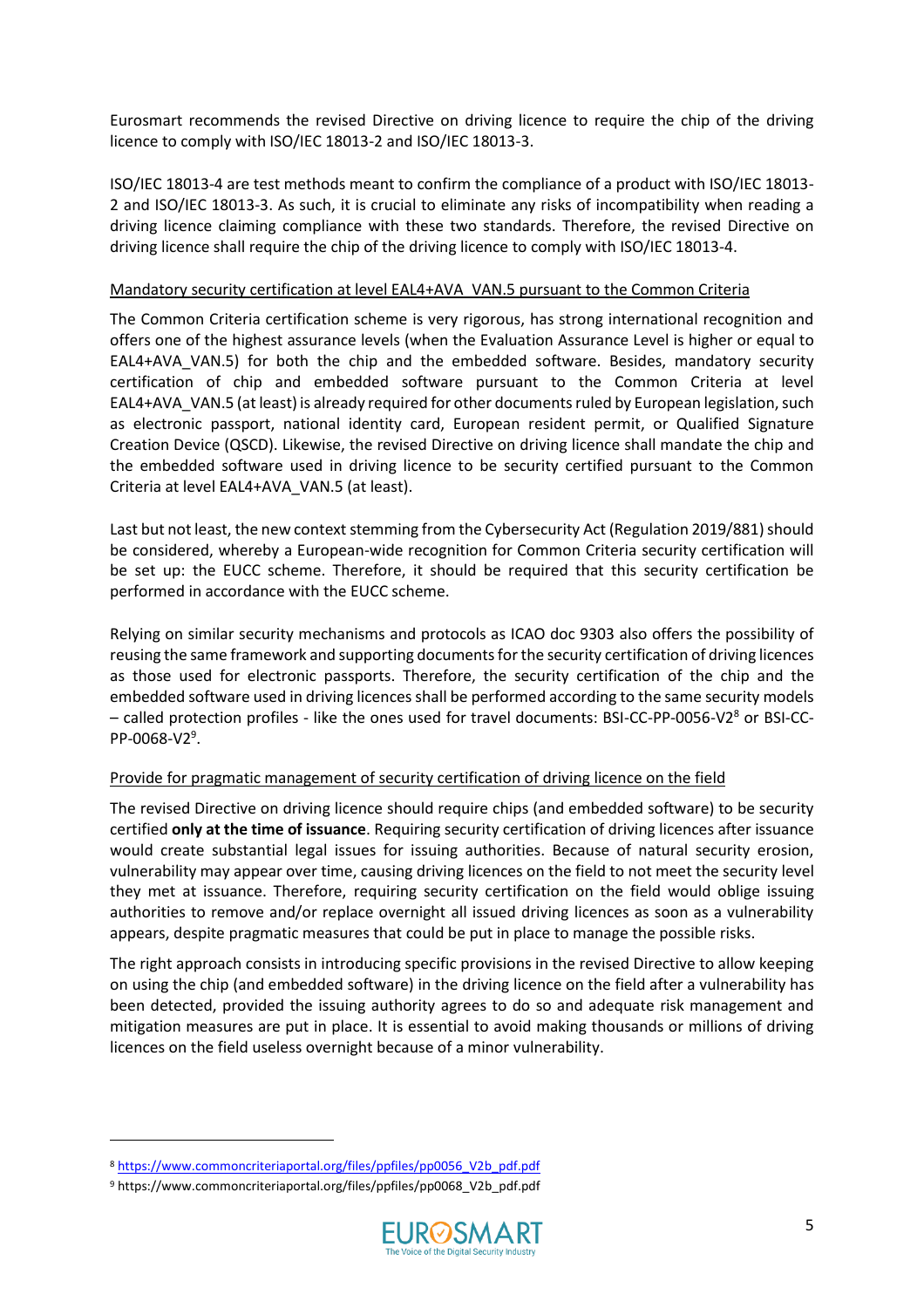Regulation (EU) N° 165/2014<sup>10</sup> ruling tachograph cards is an excellent example of how a legal act shall handle such a topic. This Regulation makes the necessary distinction between products to be put on the market and products already on the field (or on the market):

#### *Product to be put on the market*

To be put on the market, tachograph cards have to get a type approval which implies a security certificate pursuant to Common Criteria (Article 2(u)). Should an exploitable vulnerability be discovered, Article  $20(4)$  – first sentence - states that the product shall not be put on the market.

#### *Product on the field (or on the market)*

When a vulnerability is discovered on a product on the field, Article 20(4) – second sentence and next ones - clearly indicates how the manufacturer and competent authorities shall behave. In particular, this provision allows putting in place pragmatic risk management for the products on the field when an exploitable vulnerability is detected.

Eurosmart recommends adopting the very same approach for managing the situation where a vulnerability is discovered on driving licences on the field.

#### Mandatory support of NFC

The driving licence should support NFC communication to ensure easy verification by a police officer or another official agent. NFC provides the best verification experience on a dark country road. Therefore, chips should be mandatorily equipped with a Near Field Communication (NFC) interface. In addition, NFC also provides a communication channel between the driving licence and a smartphone. It would allow easy importing of the licence data within the future European Digital Identity Wallet application.

## Key security measure 2: high quality of the enrolment of the printed portrait and biometrics of the holder to fight lookalike frauds

On top of mandating a chip fulfilling the above-mentioned conditions, the revision of the Directive should set high-quality requirements for the enrolment of the (printed) portrait and biometrics of the holder. These requirements are currently missing, which entails, in particular, divergences across the EU in the quality of the holder's portrait printed on the driving licence. Fraudsters exploit portraits of low quality to impersonate someone else's driving licence, as it is hard to tell the difference between the printed portrait and the holder. Such fraud is called lookalike, where someone else tries to use someone else's document.

In order to fight these frauds, a portrait with high quality is needed to avoid impersonation. Such quality requirements will help better identification, either manually or using biometric authentication (e.g., for remote identity proofing), thus reducing the risk of lookalike frauds. In that regard, the CEN/TS 17661 -European enrolment guide for biometric ID documents (EEG) - should be mandated.

## Key security measure 3: harmonisation at a high level of the physical security features to fight document forgery

Finally, the revised Directive should also harmonise the physical security features of driving licences at a high level. Such harmonisation would facilitate the work of police forces or private actors (e.g., car

<sup>10</sup> https://eur-lex.europa.eu/legal-content/EN/TXT/?uri=celex%3A32014R0165.

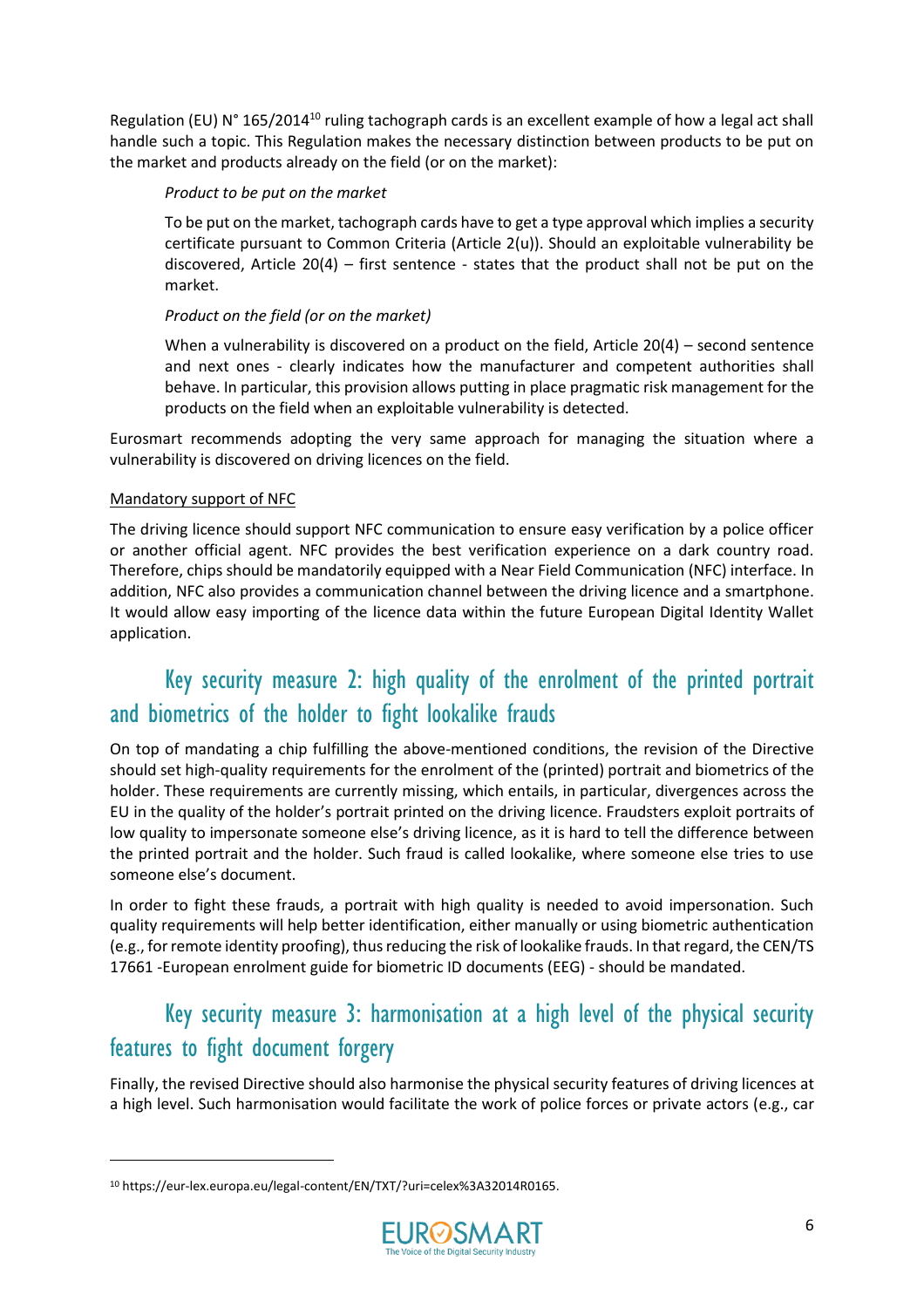rental companies) when they manually control driving licences while ensuring a high level of protection against document forgery and counterfeiting.

Making use of harmonised physical security features for European driving licences could help identify forged ones more easily, particularly when controlled by the private sector. Last but not least, it is important to make sure the physical security features of the European driving licence are commensurate with the ones of the other documents: national identity cards, European travel documents and European residence permits. European driving licence shall not become a loophole that all fraudsters would forge because its physical security features are less secure than those of other documents. Therefore, it is instrumental to harmonise the security features at a high level.

For this purpose, EU driving licences should comply with ISO/IEC 18013-1 Annex C "Document Security and Security Features".

# II. Easing usage outside the issuing Member State

#### Facilitating use and renewal in another Member State through the chip

Introducing a chip in driving licences is not only an effective way of fighting forged licences but also a concrete measure to facilitate the usage of driving licences outside the issuing Member State. Thanks to robust security protocols, any Member State can easily ensure that an ISO-compliant driving licence is genuine and issued by another Member State. Furthermore, biometric data stored in the chip provides an indisputable authentication of the citizen. Therefore, the chip and biometric data facilitate the acceptance and trust of a driving licence from another Member State. In the case of passports, the introduction of the chip was instrumental in supporting easy inspection by other countries while maintaining a high level of trust and ultimately streamlining border crossing.

Moreover, the chip eases the creation of the new driving licence by importing the licence data from the chip issued by the Member State of origin. An ISO-compliant driving licence with a chip and biometric data facilitates the renewal when a citizen establishes his normal residence in another Member State by providing indisputable authentication and driving licence data.

Beyond the renewal of driving licences, the chip enables streamlining police control and eases usage in the private sector. The chip could be accessed to retrieve the data and the portrait in all these use cases. Such functionality would not only facilitate the rental of a car but also increase the security level of verification by private operators.

#### Harmonising the layout and visual aspect of driving licences

The revision of the Directive on driving licences is also a clear opportunity to harmonise further the layout and visual aspect of driving licences issued in the EU. Currently, the layout and visual aspects of driving licences issued by Member States are quite diverse, which impedes the ability to detect fantasy or counterfeited driving licences at first glance. In the same way as for European residence permits, the layout and visual should be further harmonised so that driving licences issued by each Member States look the same.

Such harmonisation would facilitate cross border usage. For instance, using a driving licence for car rentals or for proving identity could be smoother due to a harmonised layout. Besides, it would help fight fraud as genuine European driving licences could be easily identified at first glimpse, which is not the case today.

For this purpose, the European Commission should further clarify the content of Annex I of Directive 2006/126 to set a clear layout for the document. More particularly, Annex I should define the size and the location of each document area and align it with the layout defined by ICAO. The size and location

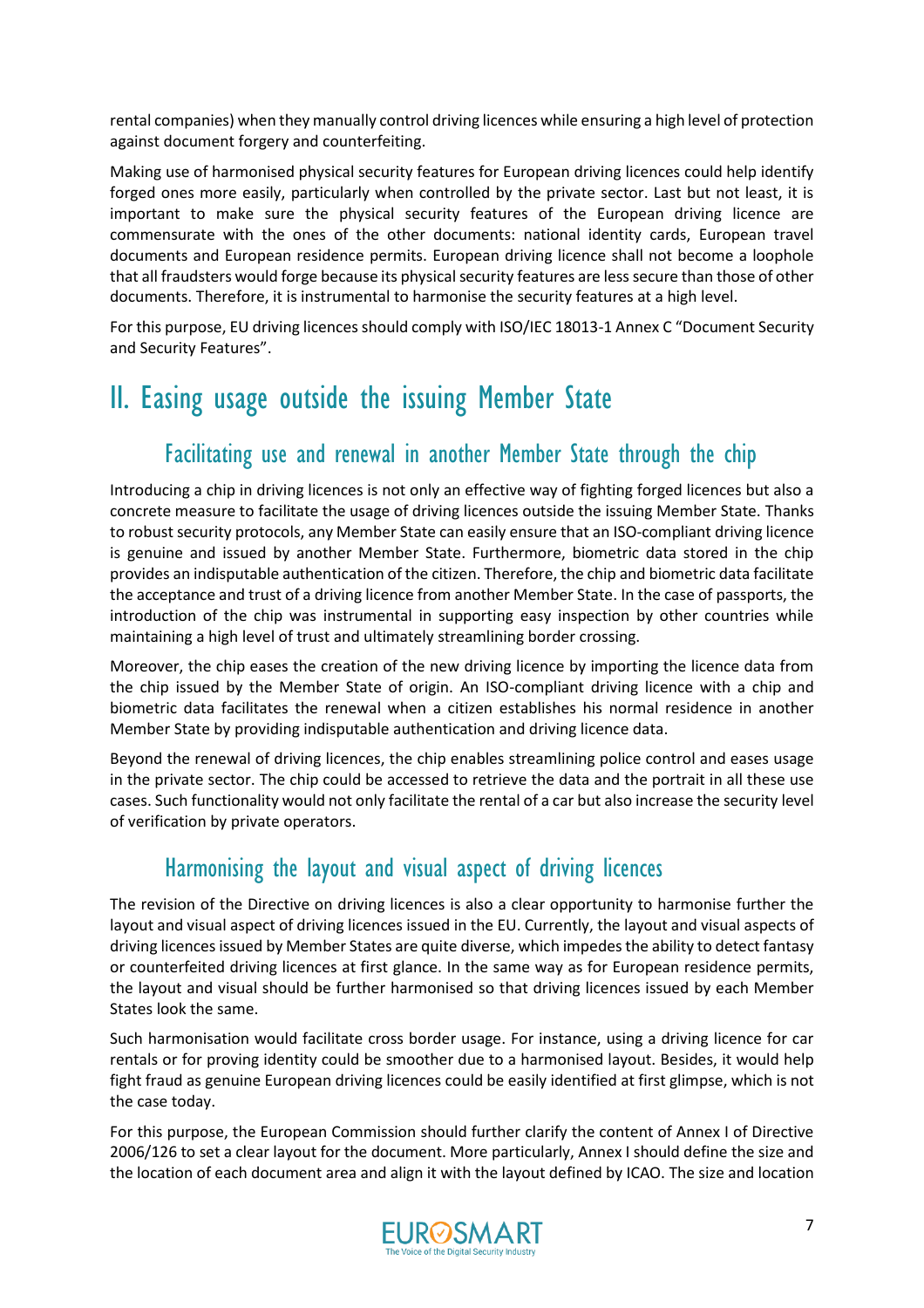of the portrait (zone V) should be the one defined by ICAO. The colour to be used should also be better harmonised, in particular the pantone reference of the pink colour. At the moment, the colour scheme significantly diverges among Member States.

# III. Supporting digitalisation of driving licences

The revision of the Directive on driving licences should also consider current evolutions towards digital driving licences and mobile driving licences according to ISO/IEC 18013-5. More and more, citizens have driving licences on connected devices (e.g., smartphones). Those digital and mobile driving licences should be usable in any Member State, as long as they comply with EU requirements.

#### An enabler toward the digital world

Remote identity proofing is an essential step in digitalisation, as it allows securely linking a physical person and its identity information. It is largely used in many different sectors as soon as a remote transaction is at stake: financial sector to fulfil the KYC $^{11}$  or anti-money laundering legal requirements, registration for a qualified signature service, enrolment for digital identity, etc.

By adding a chip, the driving licence would become a supplemental means to prove its identity online alongside an electronic identity card, electronic passport, or European resident permit through remote identity proofing. It would increase the outreach of remote identity proofing within the population by extending the number of people who could use it and ultimately enlarge access to the digital world.

## Digital driving licences and eIDAS 2 go hand in hand

The revision of the eIDAS Regulation introduces the concept of the European Digital Identity Wallet. Every Member State will issue or recognise a European Digital Identity Wallet that will run on mobile devices. Concretely, citizens will be able to store in this Wallet their identity data but also attributes, attestations of attribute and credentials. The driving licence could be one of these attestations of attribute or credentials. Thus, citizens would have a digital version of their driving licence in their European Digital Identity Wallet.

However, because of the sensitivity of a driving licence, safeguard measures shall be defined to avoid any risks of fraud when issuing a digital version. First, only national authorities should be allowed to issue such digital versions. Secondly, the revision of the Directive shall also identify the specific requirements – stemming from the driving licence context and governance - to which the entities in charge of issuing such digital version should be subject. For instance, these requirements may encompass security aspects, governance aspects (e.g., service operated by a non-commercial entity) or technical aspects (e.g., storage and processing of data in the EU).

## Accompanying the uptake of mobile driving licence (ISO/IEC 18013-5)

Being able to store a copy of its driving licence and use it from its mobile phone is more and more required by citizens. Many attempts have been carried out worldwide. The revision of the Directive on driving licences shall accompany this trend to avoid diverse implementations that would cause fragmentation within the EU and ultimately impede cross border usage.

ISO/IEC 18013-5 provides the technical specifications for the implementation of a driving licence in association with a mobile device. This standard is largely recognised worldwide for mobile driving licence implementation.



<sup>&</sup>lt;sup>11</sup> Know Your Customer.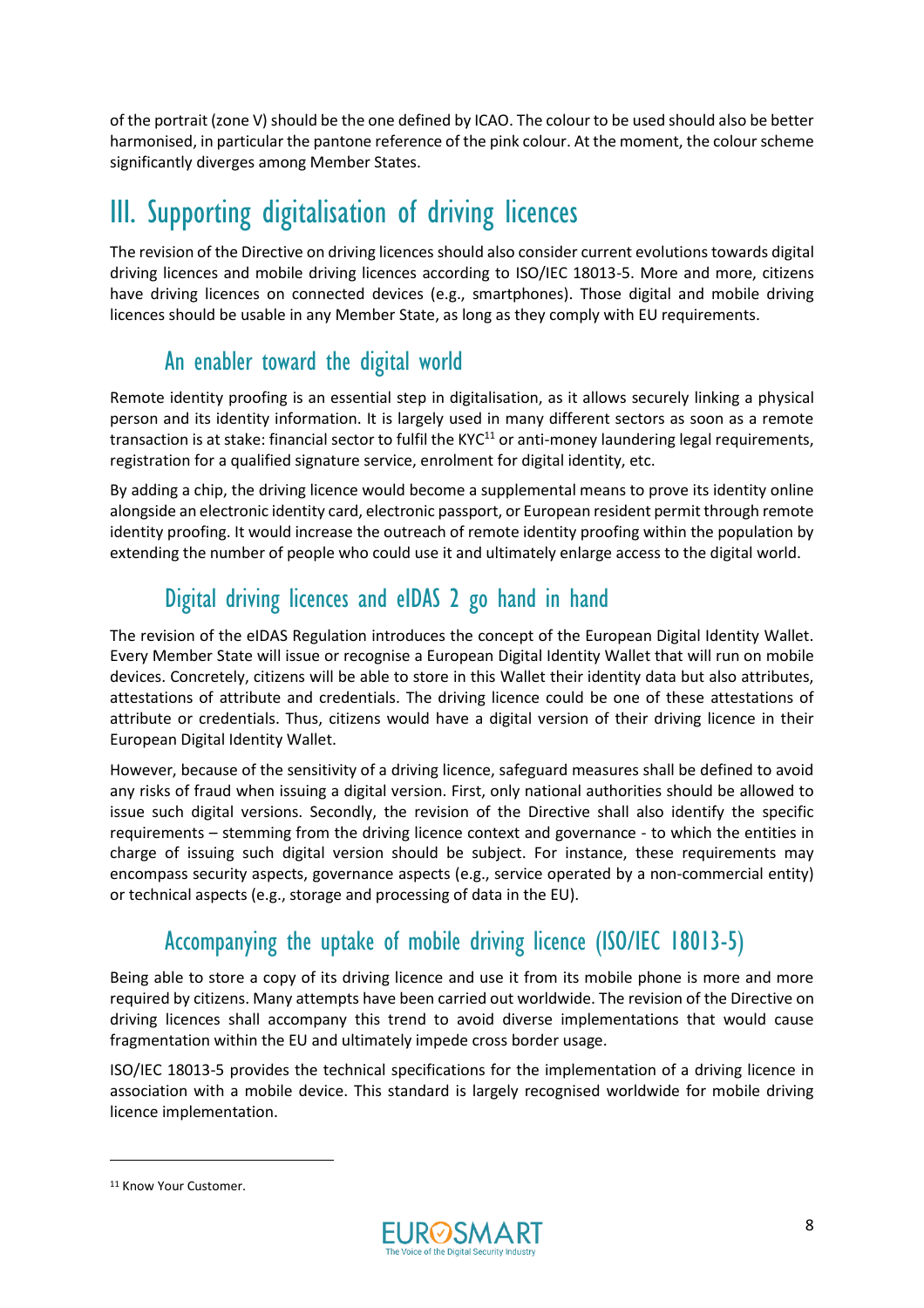The revision of the Directive on driving licences should refer to this worldwide recognised standard, either in the Directive itself or in a supporting implementing act. The revision should also clearly state that mobile driving licences should be issued only by national authorities.

## Digital and mobile driving licences as a companion to physical driving licences

It is worth underlining that digital and mobile driving licences should be the digital companion of physical driving licences, not their substitute. Thus, the use of digital and mobile driving licences should be voluntary, just like the use of the European Digital Identity Wallet, and the possession of a physical driving licence should remain the rule.

There are two good reasons to keep physical driving licences. The first one is inclusiveness. There are various levels of digitalisation across society, some citizens being less digitised due to a lack of skills or by choice. They should still be able to use physical driving licences. The second reason is resilience. There might be situations where the digital or mobile driving licence might not be usable, for instance, if there is a cyber-attack or if the holder's mobile phone is not available (no battery, lost or stolen, etc.). In this case, having the physical driving licence still in place provides resilience in the society and ensures holders can always show their driving licence.

# VI. Fixing the discrepancies and shortcomings from Commission Regulation 383/2012

#### Correction of the contradictions in the standard referencing

Commission Regulation 383/2012 establishes technical requirements with regard to driving licences which include a storage medium (microchip). Unfortunately, this Regulation contains many shortcomings and would benefit from a revision.

Commission Regulation 383/2012 refers to ISO/IEC 18013 but actually (1) redefines many of its aspects and (2) mandates a patchwork of standards that ends up contradicting ISO/IEC 18013. In short, although this was not the initial spirit of the Regulation, chip-equipped driving licences compliant with Regulation 383/2012 are not compliant with ISO/IEC 18013!

The problem can easily be solved by directly referring to ISO/IEC 18013-2 and 3, instead of the current mix of standards.

#### Introduction of functional certification requirements

The revision of Commission Regulation 383/2012 would also be the opportunity to require chips to be functionally tested and certified in accordance with ISO/IEC 18013-4. This standard covers test methods meant to confirm the compliance of a product with ISO/IEC 18013-2 and ISO/IEC 18013-3. Such a new requirement is crucial as it would ensure the chip effectively complies with the applicable standards (ISO/IEC 18013-2 and ISO/IEC 18013-3). It would eliminate any risks of incompatibility when reading a chip in the course of cross border usage.

#### Security certification requirements

One aspect of Commission Regulation 383/2012 is worth maintaining; the security certification of the chip and embedded software should indeed be kept at Common Criteria level EAL4+AVA\_VAN.5. However, it should be updated to take into account the recommendations described in the section "What kind of chip should [be mandated for the driving licence?](#page-3-0)".

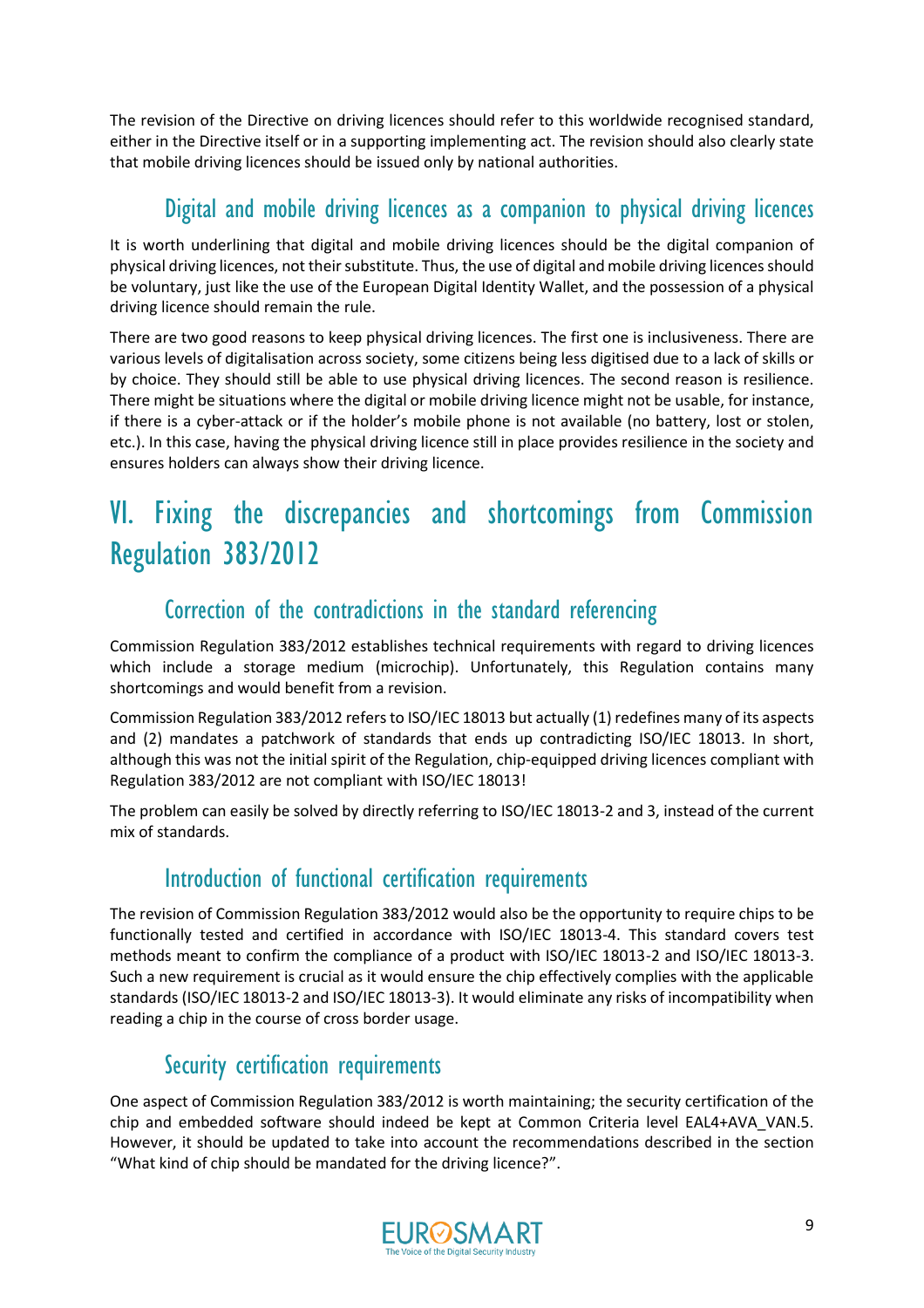# **Conclusion**

Eurosmart recommends that the European Commission bring driving licences into the 21<sup>st</sup> century by proposing an ambitious revision of the Directive. New security requirements, including incorporating a chip containing the holder's portrait and sensitive biometric data (e.g., fingerprints) and harmonisation at a high level of security features, would reduce the number of forged licences and considerably improve road safety. Combined with a harmonised layout, the chip would also facilitate cross-border usage of driving licences, including the renewal in another Member State. Finally, the revision cannot ignore the current trends toward digital and mobile driving licences -as a companion to the physical document, but also the consequences of the eIDAS 2 Regulation that will introduce a digital wallet.

The envisaged revision is ambitious and yet simple as the technical standards already exist: they can be found in the ISO/IEC 18013 series. Relying on these standards would not only ensure interoperability but also reduce the costs of implementation and ensure a high level of security. Last but not least, synergies with existing infrastructures for other types of documents (e.g., electronic passports, national identity cards or European residence permits) are possible. As a result, the implementation will be simplified, with limited financial impacts.